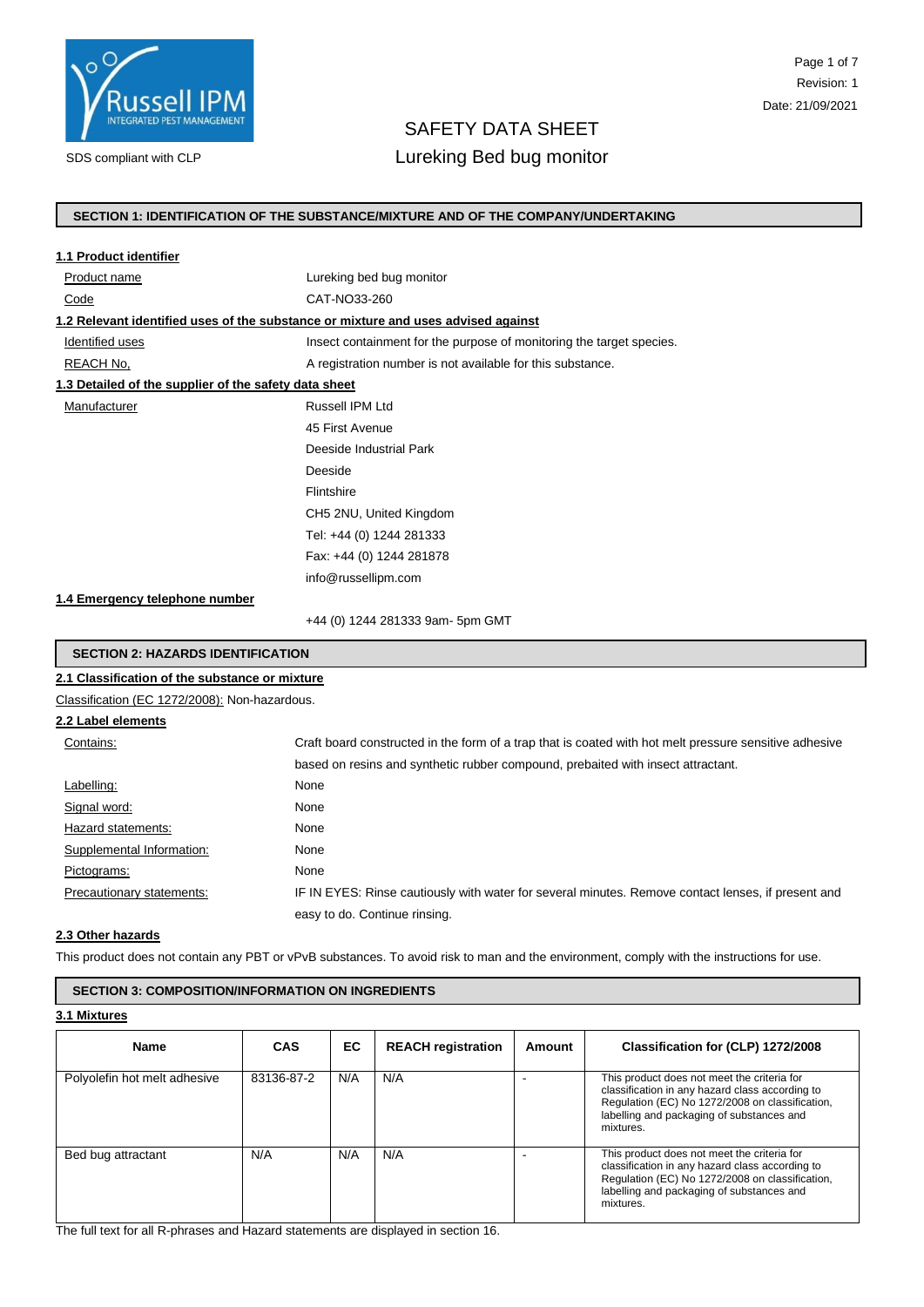

# Page 2 of 7 Revision: 1 Date: 21/09/2021

# SAFETY DATA SHEET

# SDS compliant with CLP **Lureking Bed bug monitor**

### **SECTION 4: FIRST AID MEASURES**

### **4.1 Description of first aid measures**

### **General information**

Remove victim to fresh air and keep at rest. If symptoms or irritation and/or sensitization occur seek medical advice/attention.

### Inhalation

Remove to fresh air and keep at rest. Seek medical advice if symptoms persist.

### **Skin**

Wash with soap and water. If skin irritation occurs, seek medical advice/attention.

#### Ingestion

Rinse mouth. Do not induce vomiting.

### Eye contact

Rinse cautiously with water for several minutes. If irritation occurs, seek medical advice/attention.

### **4.2 Most important symptoms and effects, both acute and delayed**

Inhalation

Not known.

Ingestion

Not known.

**Skin contact** 

Not known.

Eye contact

Not known.

### **4.3 Indication of any immediate medical attention and special treatment needed**

Treat symptomatically.

## **SECTION 5: FIREFIGHTING MEASURES**

## **5.1 Extinguishing media**

### Extinguishing media

Extinguish with alcohol-resistant foam, carbon dioxide, dry powder or water fog. Use fire-extinguishing media appropriate for surrounding materials.

Unsuitable extinguishing media

Do not use water jet as an extinguisher, as this will spread the fire.

### **5.2 Special hazards arising from the substance or mixture**

# **Hazardous combustion products**

None.

## Specific hazards

Dike and collect extinguishing water. Avoid releasing to the environment. Do not discharge into drains, watercourses or onto the ground.

## **5.3 Advice for firefighters**

Special firefighting procedures

In case of fire and/or explosion, do not breathe fumes.

### Protective equipment for firefighters

Wear full protective clothing (EN 469). Self-contained breathing apparatus.

# **SECTION 6: ACCIDENTAL RELEASE MEASURES**

## **6.1 Personal precautions, protective equipment and emergency procedures**

Wear protective clothing as described in Section 8 of this safety data sheet. Provide adequate ventilation.

## **6.2 Environmental precautions**

Do not discharge into drains, watercourses or onto the ground.

## **6.3 Methods and materials for contaminants and cleaning up**

Do not contaminate water with product waste. Dispose of waste material in accordance with local or national regulations.

### **6.4 Reference to other sections**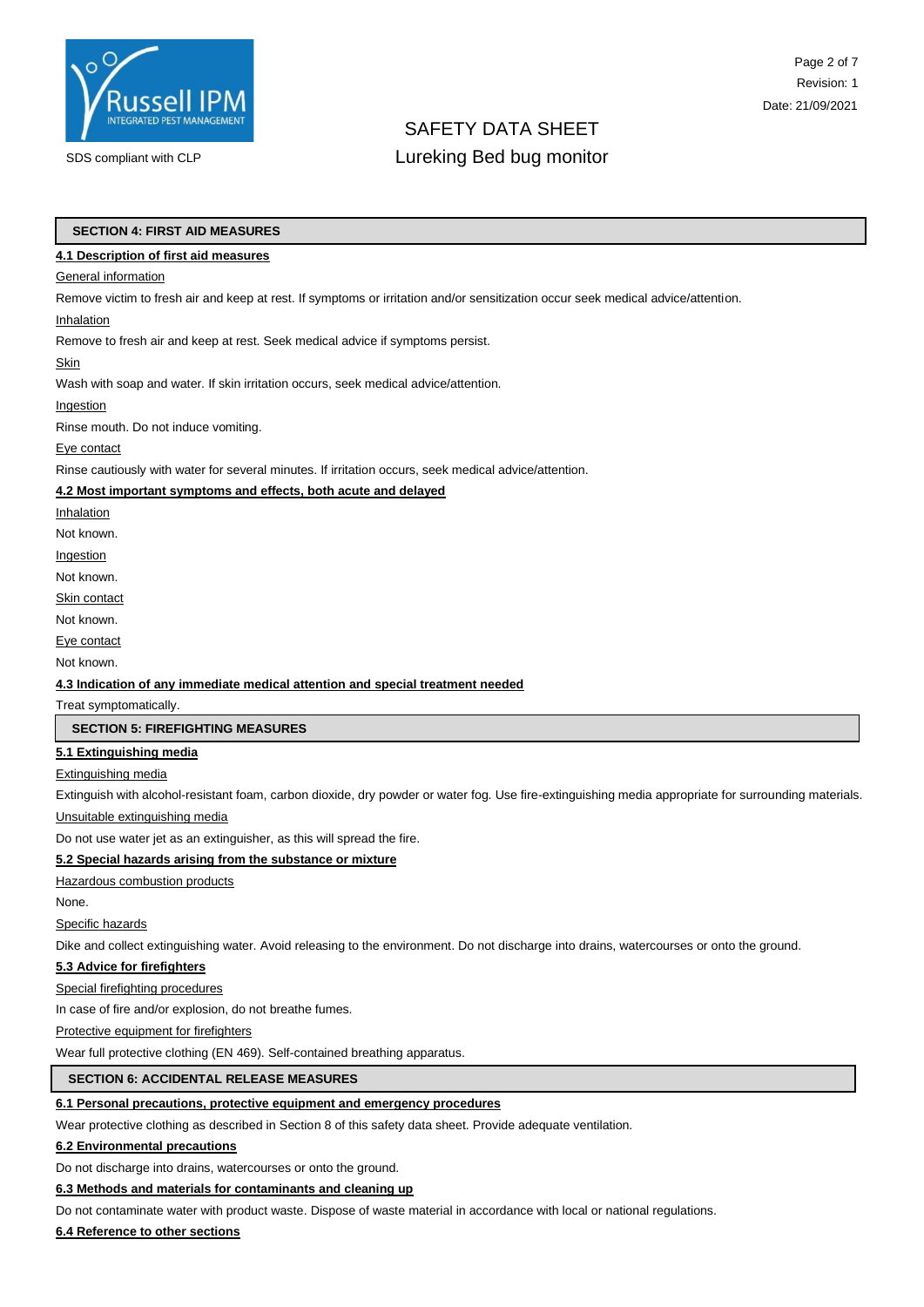

# Page 3 of 7 Revision: 1 Date: 21/09/2021

# SAFETY DATA SHEET

# SDS compliant with CLP **Lureking Bed bug monitor**

For personal protection, see Section 8. For waste disposal, see Section 13.

### **SECTION 7: HANDLING AND STORAGE**

## **7.1 Precautions for safe handling**

The substance should be handled under conditions of good industrial hygiene and in conformity with any local regulations to avoid unnecessary exposure. The product is formulated using materials that is known to be non-toxic to humans, animals, or plants. Appropriate protective equipment should be worn (vinyl, latex, polyethylene, or other type of gloves) to reduce exposure.

### **7.2 Conditions for safe storage, including any incompatibilities**

Store in a cool, dry, well-ventilated area. Protect from sunlight.

### **7.3 Specific end use(s)**

The identified uses for this product are detailed in Section 1.2.

### **SECTION 8: EXPOSURE CONTROLS/PERSONAL PROTECTION**

## **8.1 Control parameters**

Ingredients with limit values that require monitoring at the workplace. No exposure limit noted for ingredients.

### **8.2 Exposure controls**

No exposure limit noted for ingredients.

## **8.2.1 Appropriate engineering controls**

No specific ventilation requirements noted, except this product must not be used in a confined space without good ventilation.

## **8.2.2 Personal protection equipment**

Skin protection (hand protection/other). Use approved gloves.



### **SECTION 9: PHYSICAL AND CHEMICAL PROPERTIES**

### **9.1 Information on basic physical and chemical properties**

| Appearance                              | White and blue craft board constructed in a trap form with a sticky surface covered in |
|-----------------------------------------|----------------------------------------------------------------------------------------|
|                                         | silicone release paper                                                                 |
| Odour                                   | <b>Distinctive</b>                                                                     |
| Initial boiling point and boiling range | Not available                                                                          |
| Melting point $(^{\circ}C)$             | Not available                                                                          |
| Specific gravity                        | Not available                                                                          |
| Vapor density (air=1)                   | Not available                                                                          |
| Vapor pressure                          | Not available                                                                          |
| Evaporation rate                        | Not available                                                                          |
| pH-value                                | Not available                                                                          |
| Viscosity                               | Not available                                                                          |
| Decomposition temperature (°C)          | Not available                                                                          |
| Odour threshold, lower                  | Not available                                                                          |
| Odour threshold, higher                 | Not available                                                                          |
| Flash point                             | $>100^{\circ}$ C                                                                       |
| Auto ignition temperature (°C)          | Not available                                                                          |
| Flammability limit - lower (%)          | Flammable at temperatures over 100°C                                                   |
| Flammable limit - higher (%)            | Flammable at temperatures over 100°C                                                   |
| Partition coefficient (N-octanol/water) | Not available                                                                          |
| <b>Explosive properties</b>             | Not available                                                                          |
| Oxidizing properties                    | Not available                                                                          |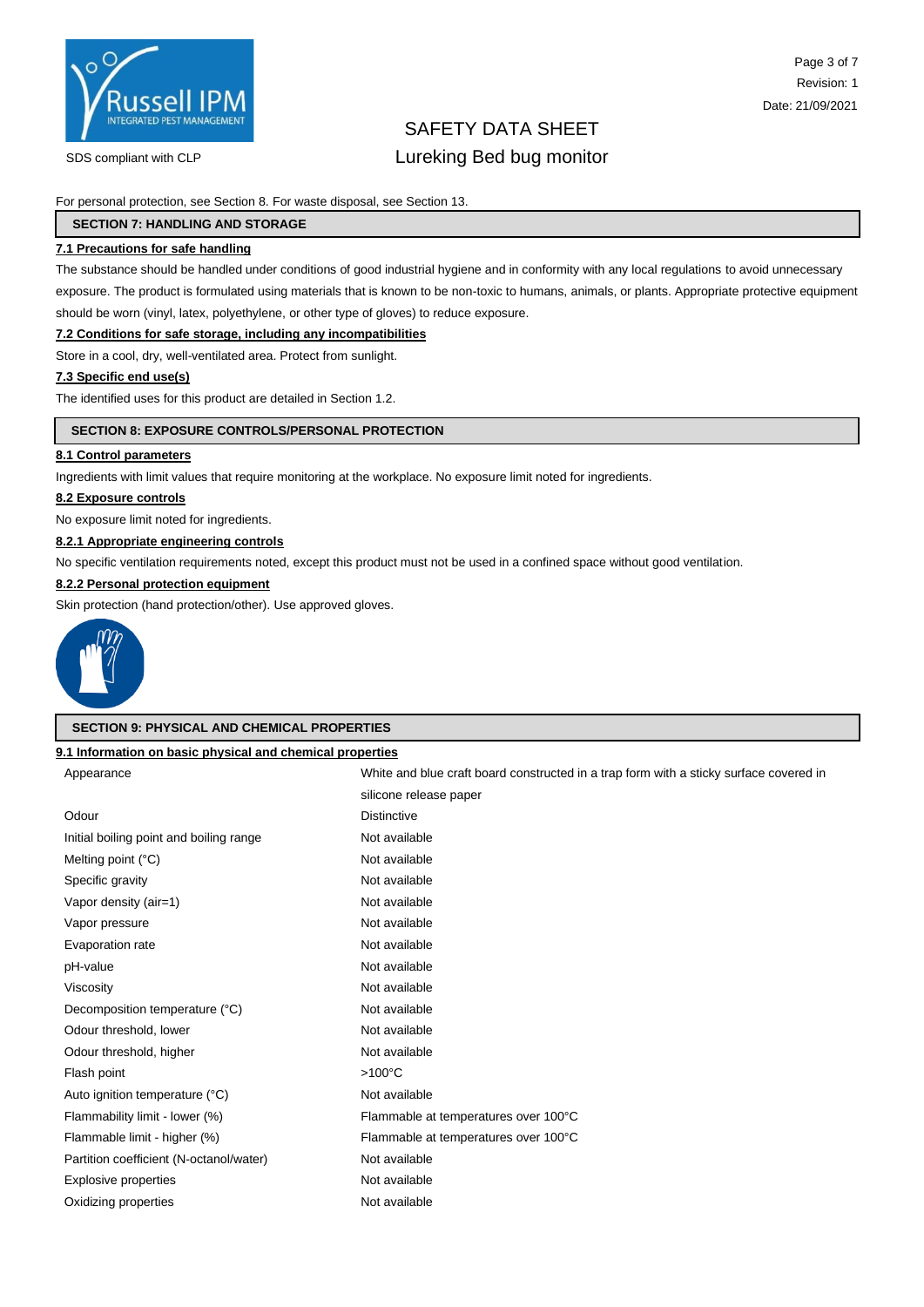

# SAFETY DATA SHEET SDS compliant with CLP **Lureking Bed bug monitor**

### **9.2 Other information**

Not available.

### **SECTION 10: STABILITY AND REACTIVITY**

### **10.1 Reactivity**

Not reactive.

#### **10.2 Chemical stability**

Stable under normal temperature conditions and recommended use.

### **10.3 Possibility of hazardous reactions**

Not anticipated.

Hazardous polymerization

Will not polymerize.

### **10.4 Conditions to avoid**

Avoid exposure to high temperatures or direct sunlight. Extinguish all ignition sources. Avoid sparks, flames, heat and smoking.

#### **10.5 Incompatible materials**

Materials to avoid

Excessive temperature variations. Strong oxidizing agents.

### **10.6 Hazardous decomposition products**

None anticipated.

# **SECTION 11: TOXICOLOGY INFORMATION**

## **11.1 Information on toxicological effects**

### Toxicological information

Classification according to CLP regulations (EC) 1272/2008.

| Acute toxicity: |  |
|-----------------|--|
|                 |  |

| Acute toxicity (Oral LD50):        | N/A |
|------------------------------------|-----|
| Acute toxicity (Dermal LD50):      | N/A |
| Acute toxicity (Inhalation LC50):  | N/A |
| Skin Corrosion/Irritation:         | N/A |
| Serious eye damage/irritation:     | N/A |
| Respiratory or skin sensitization: | N/A |
| Skin sensitization:                | N/A |
| Germ call mutagenicity:            | N/A |
| Genotoxicity - In vitro:           | N/A |
| Calculation method                 | N/A |
| Genotoxicity - In Vivo:            | N/A |
| Calculation method                 | N/A |

#### Carcinogenicity:

Based on available data the classification criteria are not met.

Reproductive Toxicity:

Reproductive toxicity - fertility

Based on available data the classification criteria are not met.

Calculation method.

Reproductive toxicity - development

Calculation method.

Based on available data the classification criteria are not met.

Specific target organic toxicity - repeated exposure:

STOT - Repeated exposure

Calculation method.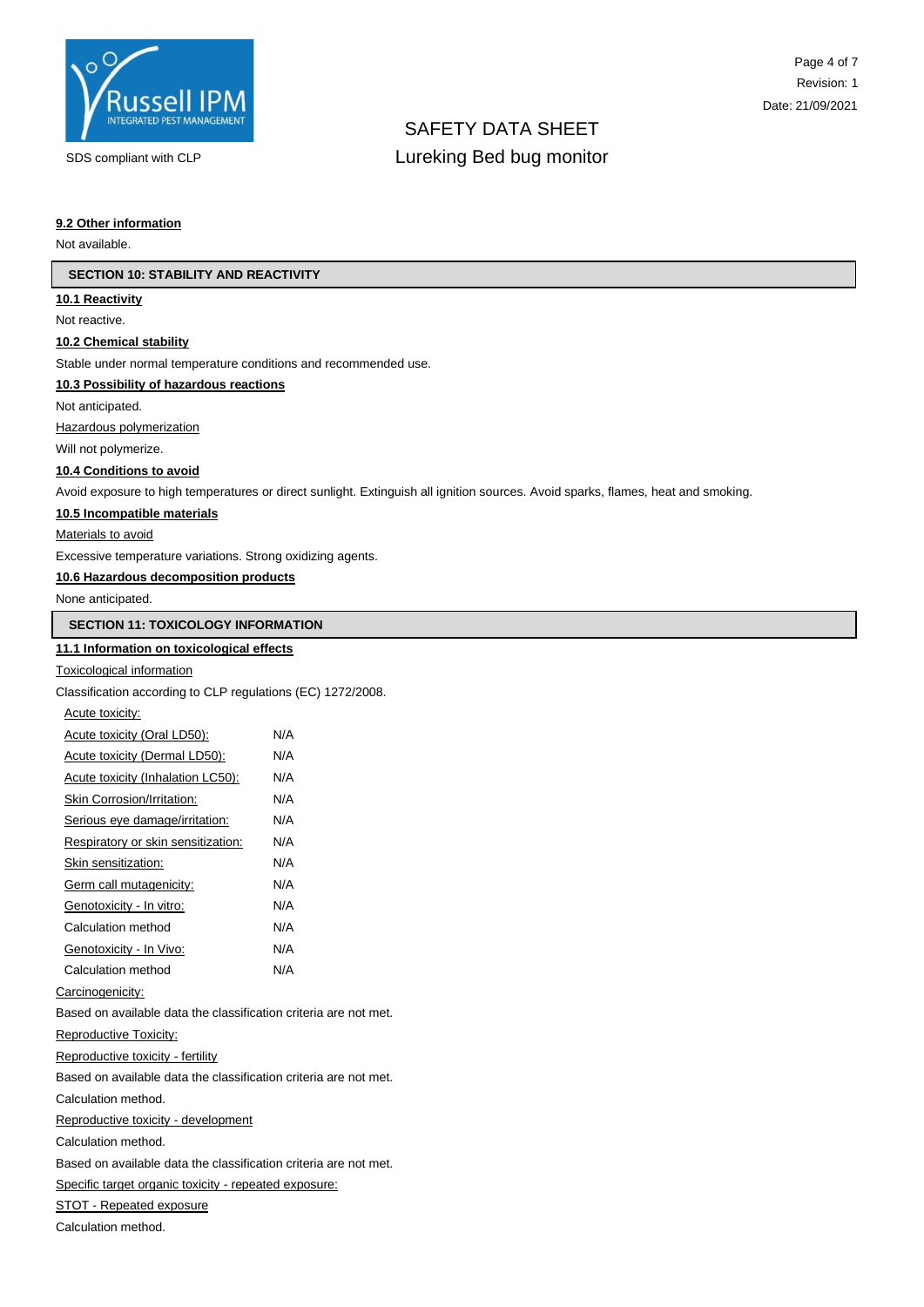

# SAFETY DATA SHEET SDS compliant with CLP **Lureking Bed bug monitor**

Based on available data the classification criteria are not met.

Aspiration hazard:

Calculation method.

Based on available data the classification criteria are not met.

# **SECTION 12: ECOLOGICAL INFORMATION**

# **12.1 Toxicity**

Classification according to CLP regulation (EC) 1272/2008.

The product is not anticipated to pose any environmental hazard. Specific toxicity studies done on birds, aquatic organisms, earthworms, bees and non-target arthropods showed lack of adverse effects.

| <b>Ecological information on ingredients</b>                 |
|--------------------------------------------------------------|
| <b>Acute Toxicity - Fish</b>                                 |
| $LC50$ 96 hours = N/A Lepomis macrochirus (Bluegill)         |
| LC50 96 hours = $N/A$ Onchorhynchus mykiss (Rainbow trout)   |
| <b>Acute Toxicity - Aquatic Invertebrates</b>                |
| EC50 48 hours = N/A Daphnia magna                            |
| <b>Acute Toxicity - Aquatic Plants</b>                       |
| EbC50 96 hours = N/A Enedesmus subspicatus                   |
| Chronic Toxicity - Fish Early Life Stage                     |
| NOEC 90 days = N/A Onchorhynchus mykiss (Rainbow trout)      |
| NOEC 35 days = N/A Cyprinocon variegatus (Sheepshead minnow) |
| Chronic Toxicity - Aquatic Invertebrates                     |
| NOEC 21 days = N/A Daphnia magna                             |
| <b>Acute Toxicity - Terrestrial</b>                          |
| LD50 = N/A Apis Mellifera (Honeybee) (Oral exposure).        |
| LD50 = N/A Apis mellifera (Honeybee) (Topical exposure).     |
|                                                              |

# **12.2 Persistence and degradability**

It is not likely that these compounds contaminate the soil or groundwater.

Ecological information on ingredients

## **Lureking bed bug monitor**

**Degradability** 

The product is readily biodegradable.

Photo transformation

N/A

**Biodegradation** 

The product is readily biodegradable.

# **12.3 Bioaccumulative potential**

Not anticipated to bioaccumulate.

Partition coefficient Not relevant. Ecological information on ingredients **Lureking bed bug monitor**  Bioaccumulation factor  $BCF = N/A$ Partition coefficient

Log Kow = N/A

**12.4 Mobility in soil**

Ecological information on ingredients **Lureking bed bug monitor**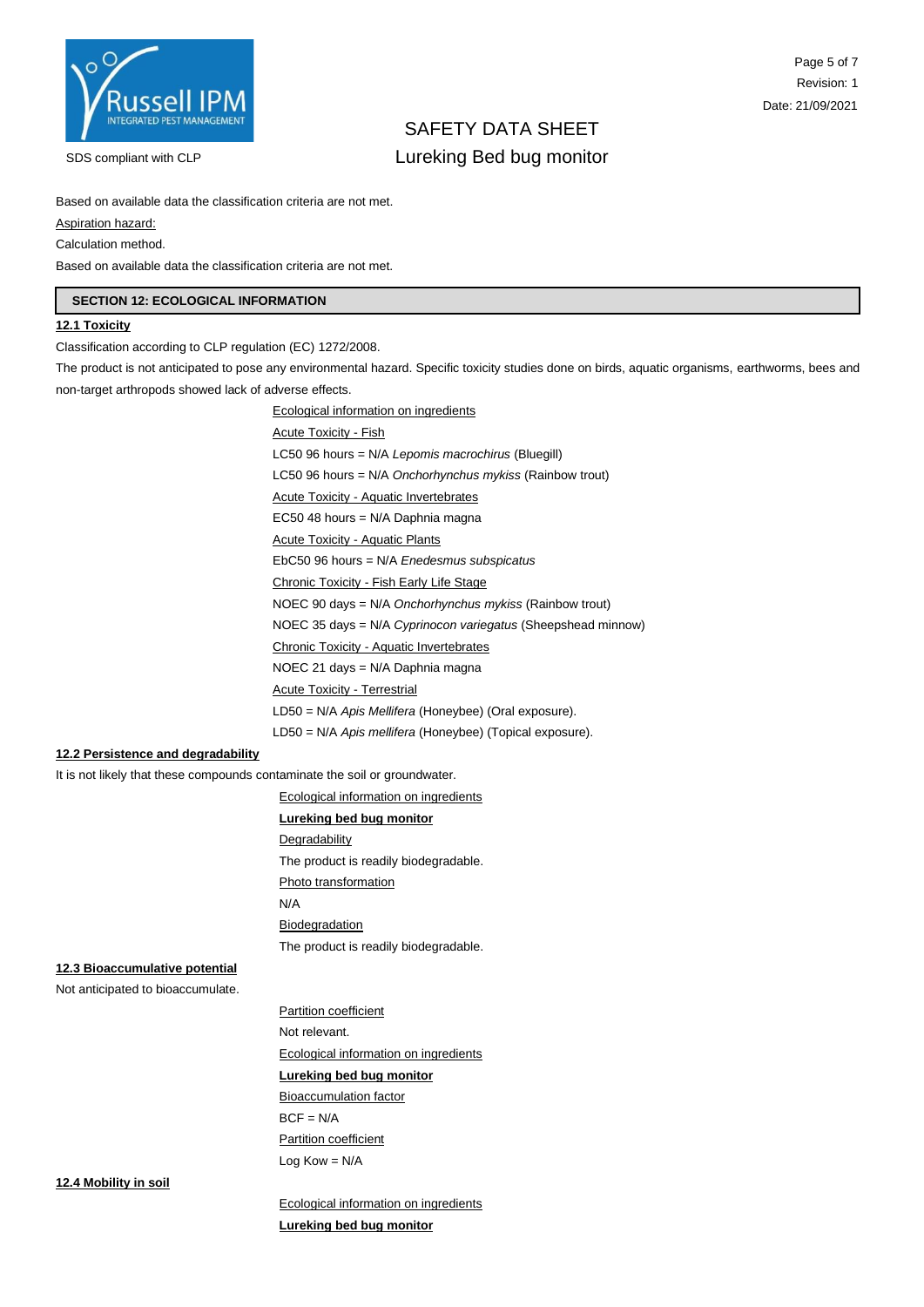

# Page 6 of 7 Revision: 1 Date: 21/09/2021

# SAFETY DATA SHEET

# SDS compliant with CLP **Lureking Bed bug monitor**

Mobility: There may be indirect movement in soil because of water movement or transfer by insects.

Adsorption/Desorption Coefficient  $Koc = N/A$ Henry's Law Constant N/A

# **12.5 Results of PBT and vPvB assessment**

This product does not contain any PBT or vPvB substances.

## Ecological information on ingredients

# **Lureking bed bug monitor**

Not classified as PBT/vPvB by current EU criteria.

# **12.6 Other adverse effects**

Not available.

Ecological information on ingredients

# **Lureking bed bug monitor**

Not available

### **SECTION 13: DISPOSAL CONSIDERATIONS**

**General information** 

Dispose to a licensed waste disposal site in accordance with the local Waste Disposal Authority.

## 13.1 Waste treatment methods

Waste is suitable for incineration. Contact specialist disposal companies. Do NOT reuse empty containers. Empty containers can be sent for disposal or recycling.

| <b>SECTION 14: TRANSPORT INFORMATION</b> |                                                                              |  |
|------------------------------------------|------------------------------------------------------------------------------|--|
| 14.1 UN number                           |                                                                              |  |
| UN No. (ADR/RID/AND)                     | None                                                                         |  |
| UN No. (IMDG)                            | None                                                                         |  |
| UN No. (ICAO)                            | None                                                                         |  |
| 14.2 UN proper shipping name             |                                                                              |  |
| <b>Proper Shipping Name</b>              | None                                                                         |  |
| Proper Shipping Name                     | None                                                                         |  |
| 14.3 Transport hazard class(es)          |                                                                              |  |
| ADR/RID/AND Class                        | Not applicable                                                               |  |
| ADR Label No.                            | Not applicable                                                               |  |
| <b>AMDG Class</b>                        | Not applicable                                                               |  |
| ICAO Class/Division                      | Not applicable                                                               |  |
| <b>Transport Labels</b>                  | Not applicable                                                               |  |
| 14.4 Packing group                       |                                                                              |  |
| ADR/RIN/AND Packing group                | Not applicable                                                               |  |
| <b>IMDG Packing group</b>                | Not applicable                                                               |  |
| ICAO Packing group                       | Not applicable                                                               |  |
| <b>14.5 Environmental hazards</b>        |                                                                              |  |
| None.                                    |                                                                              |  |
| 14.6 Special precautions for user        |                                                                              |  |
| <b>EMS</b>                               | None                                                                         |  |
| Hazard No. (ADR)                         | None                                                                         |  |
| <b>Tunnel Restriction Code</b>           | None                                                                         |  |
|                                          | 14.7 Transport in bulk according to Annex II of MARPOL73/78 and the IBC Code |  |